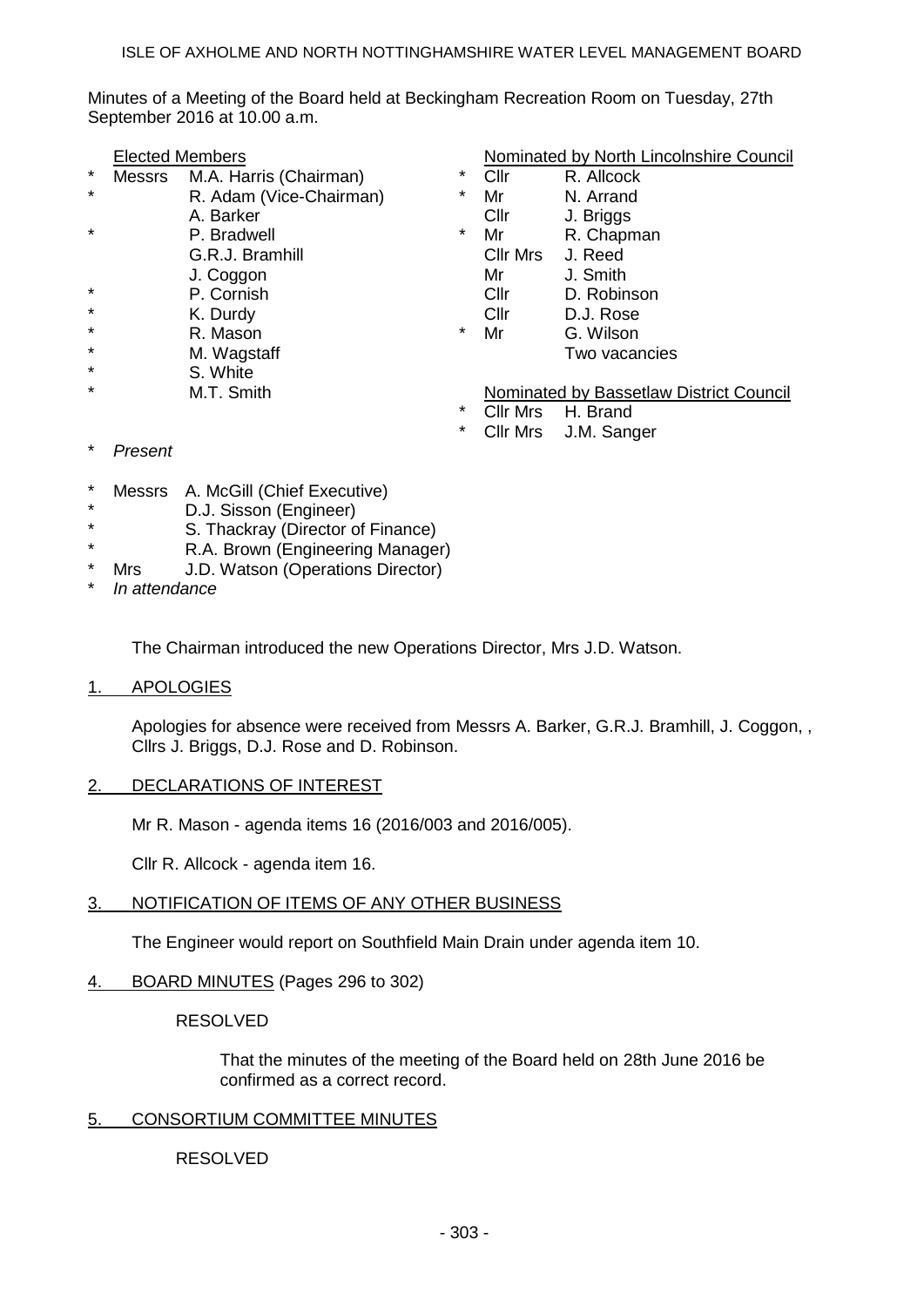That the minutes of the meeting of the Consortium Committee held on 14th September 2016 be approved as a correct record and the recommendations be adopted by the Board.

## 6. MATTERS ARISING

None.

## 7. DRAINAGE RATES AND SPECIAL LEVIES

The Director of Finance reported that drainage rates and special levies collected at 19th September 2016 totalled £711,894.54, leaving a balance of £429,785.48 outstanding.

RECEIVED

### 8. FINANCE

The Director of Finance presented a report detailing income and expenditure to date of £535,544. The forecast for the year end was expected to be as budgeted.

A total of £1,744,298 was currently invested and interest rates were due to fall again from October 2016. A total of £430,163.96 remained outstanding with the Public Works Loan Board.

Officers were pleased to report that the Board had received a clean unqualified audit report for the year ended 31st March 2016.

The attached schedule of payments over £500 was circulated.

RESOLVED

- (a) That the Board's financial position be noted.
- (b) That the attached schedule of payments over £500 be approved.

## 9. OPERATIONS REPORT

The Engineering Manager reported on the summer maintenance works which were 55% complete and expected to be finished at the end of November within budget. Officers had been asked by the Environment Agency to scope out enhanced maintenance works on Snow Sewer and the River Idle with a view to these being undertaken by the Board under the PSCA arrangements over the next four years; the works may also be extended to include North Soak Drain and South Engine Drain. Officers would keep members informed of progress.

Officers reported on problems with plant and machinery which had resulted in a significant period of downtime during the cutting season. These would be considered in more detail by the Plant and Compensation Committee in November.

Rainfall figures were noted.

RECEIVED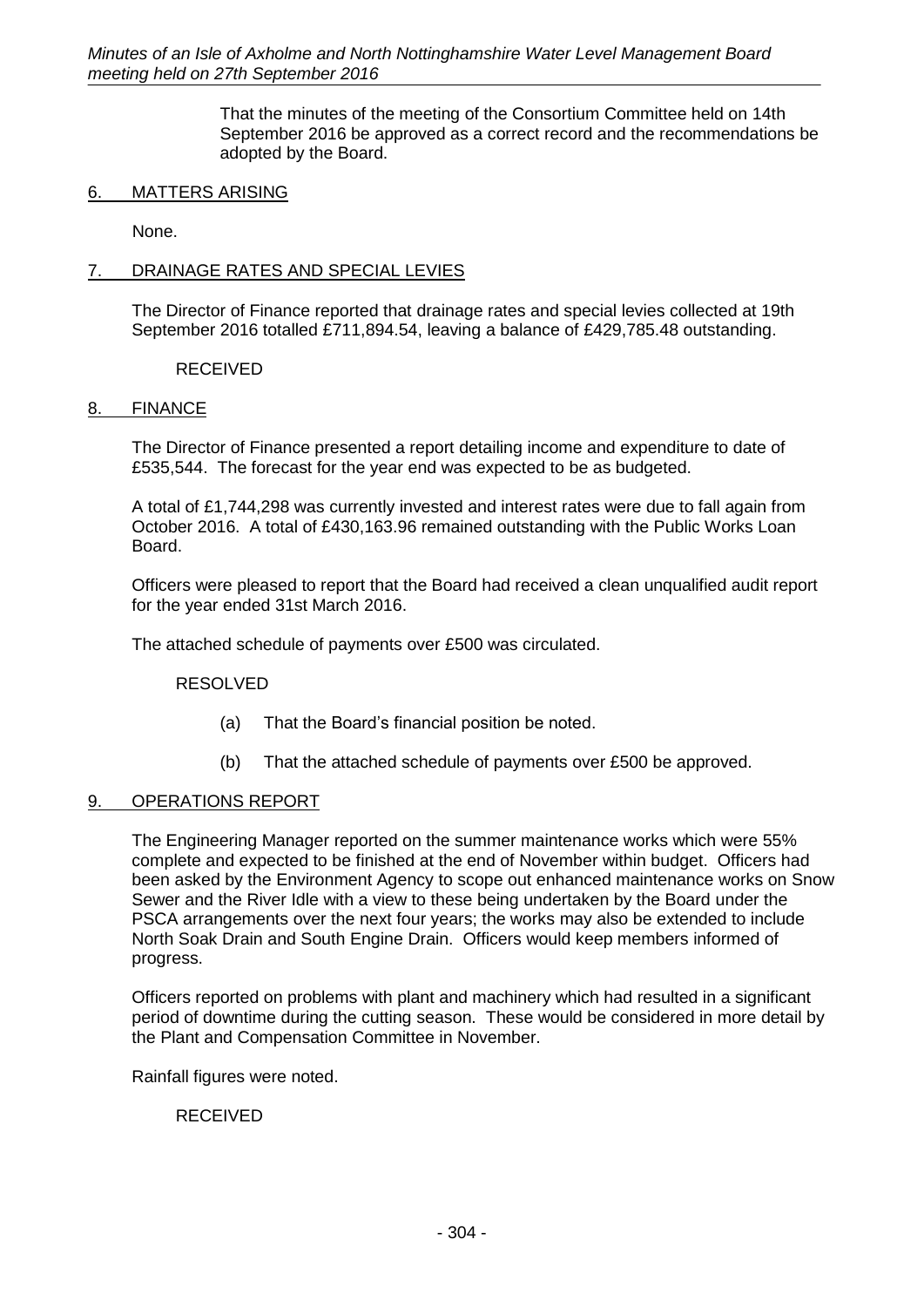## 10. ASSET RENEWAL AND REFURBISHMENT PROJECTS

The Engineer presented the attached report for information. It was noted that the Bewcarrs Pumping Station Upgrade and Greenholme Pumping Station Refurbishment Scheme would be complete by the end of October within the approved budgets.

The Engineer reported that issues had been identified in the Southfield Pumping Station catchment which required the desilting of the pumping station basin and Southfield Main and Kelfield East Drains. He reported that savings in the reforming budget would allow the desilting of the basin and Southfield Main Drain during the current year and suggested that provision for the desilting and possibly improvement of the Kelfield East Drain be made in the 2017/18 estimates.

RESOLVED

- (a) That the progress and costs on the Bewcarrs and Greenholme works be noted.
- (b) That Officers continue with their investigations into the Kelfield/Blackdyke catchments and report back their findings to a future meeting for consideration.
- (c) That the desilting of the basin and Southfield Main Drain be undertaken during the current financial year at an estimated cost of £12,188 to be funded from savings in the reforming budget and that provision be made in the 2017/18 estimates for work on the Kelfield East Drain.

## 11. PROPOSED NEW OFFICE AND DEPOT

The Chief Executive reported that discussions were ongoing with the Environment Agency regarding the purchase of an alternative site for the new office/depot.

RECEIVED

## 12. ENVIRONMENTAL REPORT

The Engineer presented the attached report for information.

Members expressed their concern about the lack of progress regarding the River Idle. The Engineer confirmed that the outcome of the modelling was due to be reviewed at the end of October 2016.

RECEIVED

### 13. HEALTH AND SAFETY

There were no matters to report.

#### 14. ISLE OF AXHOLME FLOOD RISK MANAGEMENT STRATEGY

Officers confirmed that the governance structure for implementation of the Strategy was in place. The Board had representation on the Executive Board (Chief Executive), the Advisory Group (Chairman) and Asset Management Delivery Group (Engineer). The Finance subgroup was still being set up.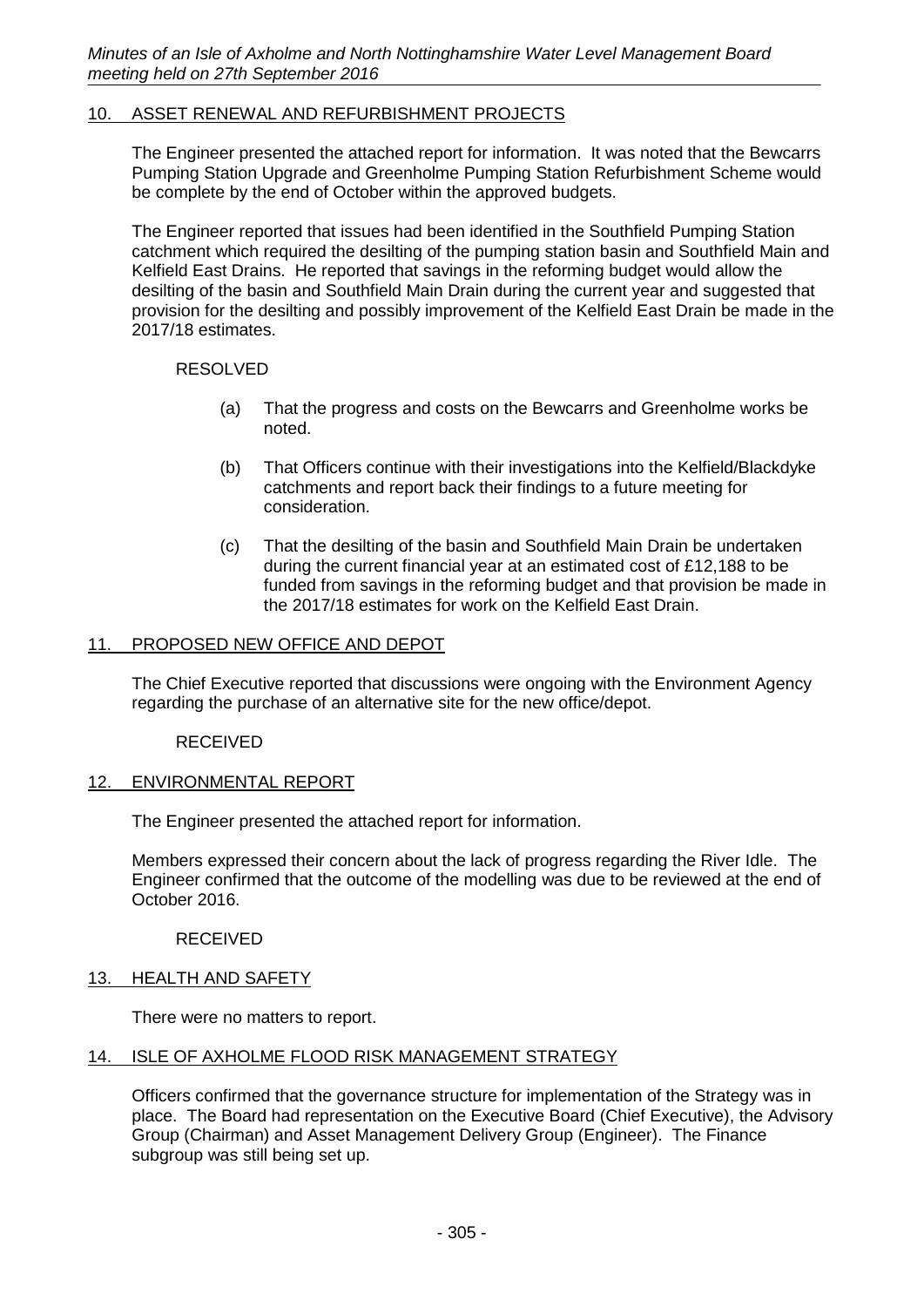The Asset Management Delivery Group had been tasked to produce a programme to take forward projects due for completion from years 0 to 11 and was considering improvement projects for individual Environment Agency (EA) assets including some enhanced maintenance work proposals to be undertaken under the PSCA that were being funded by additional Government funding, as well as a programme for asset transfers. The Engineer reported that this was a pilot area for demaining and currently some 11 pumping stations and 100km of watercourse were being reviewed, some of which would have a massive impact on the Board's area. Officers presented the attached extract from the overall programme of works showing those assets identified for potential transfer in the Board's catchment. The Board's Officers would be attending a meeting with representatives from the EA to discuss Snow Sewer and Bull Hassocks Pumping Station on 10th October 2016; the outcome of these discussions including funding etc would be presented to the November Board meeting. The Strategy had signed off all those projects listed but the funding mechanism had still to be agreed. The Director of Finance would detail all the costs and the impact on the Board for consideration at the November Board meeting.

The Chairman stated that there would be a significant cost in returning the rivers to a satisfactory condition. The Board had put aside funds to undertake maintenance on some main rivers that affected its systems should the EA not get sufficient funding for the work, however, Officers were pleased to report that this had not been necessary as funding for these had not been cut by the EA this year. In response to Mr P. Cornish, the Engineer reported that Bull Hassocks and Snow Sewer pumping stations were in a satisfactory condition.

Cllr R. Allcock confirmed the support of North Lincolnshire Council and stated that he was now more comfortable that progress was being made. The EA was undertaking a review of all pumping stations with a view to transferring responsibility of some and would be preparing a report detailing those for consideration. The Board's Officers were liaising with the Doncaster East Drainage Board regarding two stations which affected both Boards' areas.

In response to the Vice-Chairman, the Engineer stated that the Board's maintenance programme and staffing levels were being reviewed to ascertain what resources were available to undertake any additional PSCA work should this be forthcoming.

RECEIVED

# 15. ASSOCIATION OF DRAINAGE AUTHORITIES ANNUAL CONFERENCE

The Association of Drainage Authorities Annual Conference would be held on Thursday, 17th November 2016 in London.

The Annual General Meeting would be held in the morning followed by Question Time and guest speakers from the Environment Agency, National Farmers' Union and the Environment, Food and Rural Affairs.

# RESOLVED

That the Chairman and Vice-Chairman of the Board attend the Conference together with the Chief Executive, Engineer and Operations Director.

# 16. DELEGATED MATTERS - PLANNING, BYELAWS AND SUPERVISORY ROLE

## 16:1 Byelaw Applications

The following consents had been issued under delegated authority since the last Board meeting: